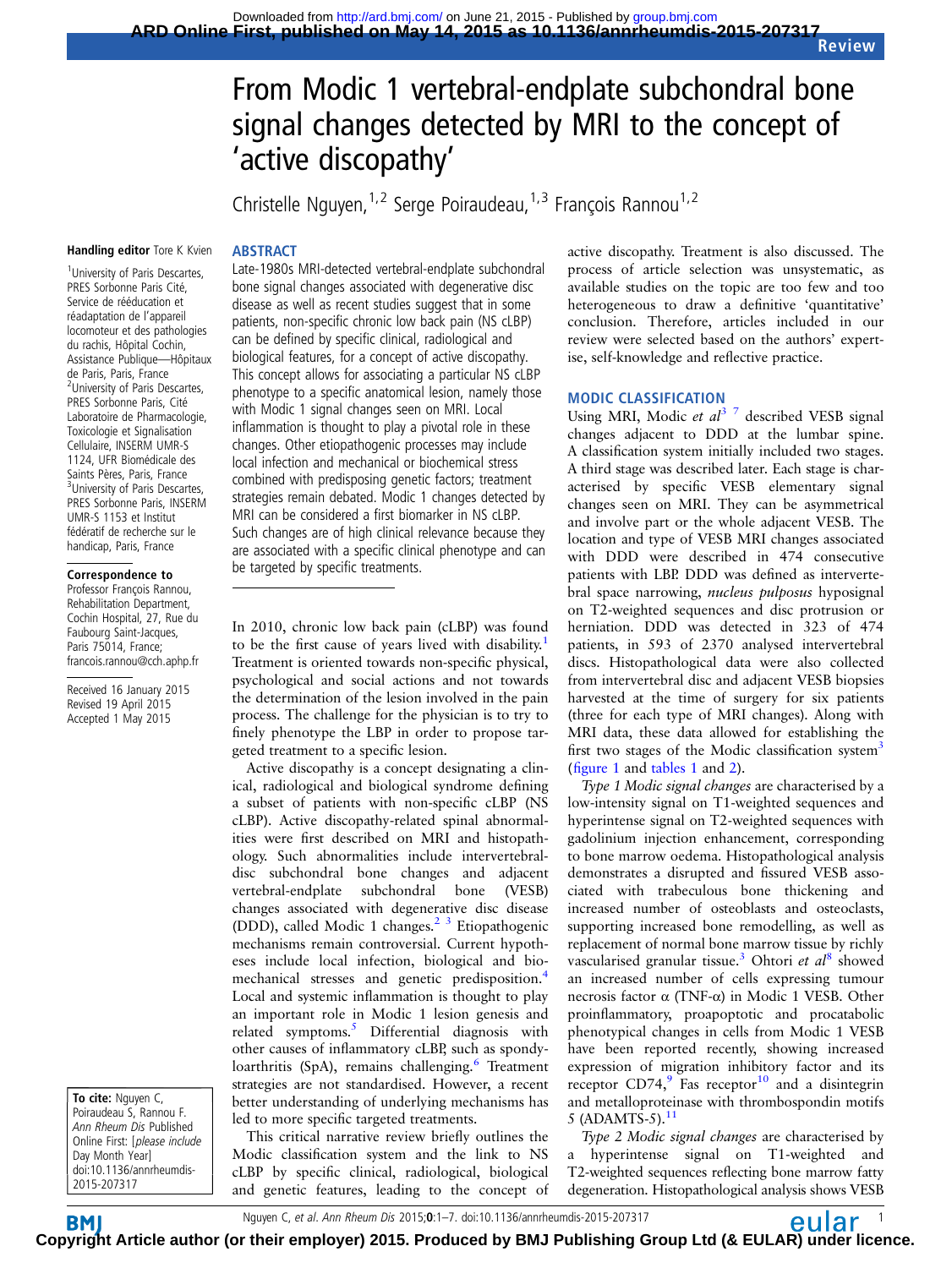## <span id="page-1-0"></span>Review

Figure 1 (A) Lumbar spine MRI showing Modic 1 L5/S1 vertebral-endplate subchondral bone (VESB) signal changes, with typical T1 hyposignal (left) and T2 hypersignal (right); (B) Lumbar spine MRI showing Modic 2 L5/S1 VESB changes, with typical T1 hypersignal (left) and T2 hypersignal (right).



disruption and granular tissue, with no hypervascularisation in adjacent bone marrow, which is replaced by fatty tissue.<sup>[3](#page-5-0)</sup>

Type 3 Modic signal changes are characterised by a lowintensity signal on T1-weighted and T2-weighted sequences, assumed to reflect bone marrow sclerosis. This stage is less frequent and is associated with extensive bone condensation on radiography. Histopathology has not been addressed, but this stage is assumed to be related to poorly vascularised fibrosis with subsequent bone condensation.

Type 0 Modic signal corresponds to normal VESB and bone marrow signals.

For 'mixed Modic' changes, several Modic change types are concomitantly found on the same VESB.<sup>[12 13](#page-5-0)</sup>

#### ETIOPATHOGENY

Modic 1 signal changes were first described in association with DDD. Similar MRI changes are observed in infectious or inflammatory diseases affecting the spine. The etiopathogenic mechanisms of Modic 1 changes remain debated $4$  (fi[gure 2\)](#page-2-0).

#### Local instability and inflammation

Crock proposed the concept of internal disc disruption. Repeated trauma to the intervertebral disc leads to the production of proinflammatory soluble mediators in the nucleus pulposus. Diffusion of these mediators through VESB can promote local inflammation and generate pain.<sup>[14](#page-5-0)</sup> This hypothesis is sup-ported by clinical data. In Albert and Manniche's study,<sup>[15](#page-5-0)</sup> MRI was performed at the acute phase of discal sciatica-related back pain and 14 months later in 166 patients. Modic 1 prevalence increased from 9% to 29% within 14 months, whereas Modic 2 and 3 prevalence remained unchanged. In all, 11% of patients who presented with Modic 1 or 2 changes at baseline showed new Modic 1 changes at the same spine level; patients with Modic 0 changes showed no evolution, so presence of Modic 1 and 2 changes could promote further local inflammatory

| Table 1 Modic classification: MRI changes and associated |
|----------------------------------------------------------|
| pathological features                                    |

| Vertebral<br>endplates | T1-weighted<br>sequences | T2-weighted<br>sequences    | Histopathology          |  |
|------------------------|--------------------------|-----------------------------|-------------------------|--|
| Modic 1                | Hyposignal               | Hypersignal                 | Oedema.<br>inflammation |  |
| Modic 2                | Hypersignal              | Isosignal or<br>hypersignal | Fatty changes           |  |
| Modic 3                | Hyposignal               | Hyposignal                  | Fibrous process         |  |

changes over time. Consistently, Kuisma et al described 60 patients with disc herniation. At baseline, 23% had Modic 2 changes, and at 3-year follow-up, 6% showed Modic 1 or mixed Modic 1 and 2 changes.<sup>[16](#page-5-0)</sup> The association of disc herniation and Modic changes is supported by the higher prevalence in men than women of both disc herniation and Modic changes. In addition, Modic changes are often observed at L4/ L5 and  $L5/S1$ , <sup>[15](#page-5-0)</sup> where 95% of disc herniations occur. These clinical data indicate that disc herniation and Modic 1 changes are closely related in a spatiotemporal frame and might reflect a dynamic and active DDD.

Biomechanical changes secondary to DDD are thought to also play a role in the genesis of Modic changes. Loss of nucleus pulposus material leads to increased shear stress on VESB, which can promote local microfractures and accelerate bone remodelling.<sup>[3](#page-5-0)</sup> Adams et  $al^{17}$  $al^{17}$  $al^{17}$  described the relationship between DDD and mechanical stress. DDD-associated Modic 1 changes reflect initial bleeding, oedema and hypervascularisation secondary to microtrauma, as well as healing processes after VESB microfractures. Biomechanically induced local inflammatory changes are a source of pain. This hypothesis is supported by several clinical studies showing that surgical stabilisation can lead to suppression of Modic 1 changes, with pain relief.<sup>18</sup> <sup>19</sup> Furthermore, targeting mechanically induced local inflammation with intradiscal glucocorticoid injections was found more effective in reducing pain in patients with Modic 1 than other Modic changes.[20](#page-5-0)

Altogether, these data support the role of biomechanically and/or biochemically induced local inflammation in the pathogenesis of Modic 1 changes and related symptoms. From the clinical point of view, instability and local inflammatory changes seem to be closely related. However, it is still unclear whether in some patients, one mechanism could be predominant. Interestingly, we recently assessed Modic 1 MRI-associated structural alterations in 101 patients and were able to identify two clear clinical subsets of patients with Modic 1 changes based on their MRI features, suggesting a relationship to two distinct physiopathological mechanisms (unpublished data). Whether this finding is of therapeutic relevance remains to be determined.

#### Local infection

Some authors have hypothesised that Modic changes could be secondary to local infection with anaerobic germs.<sup>21</sup> Annulus fibrosus disruption following disc herniation leads to neovascularisation around the extruded nucleus pulposus and to an inflammatory response. $22$  This local environment promotes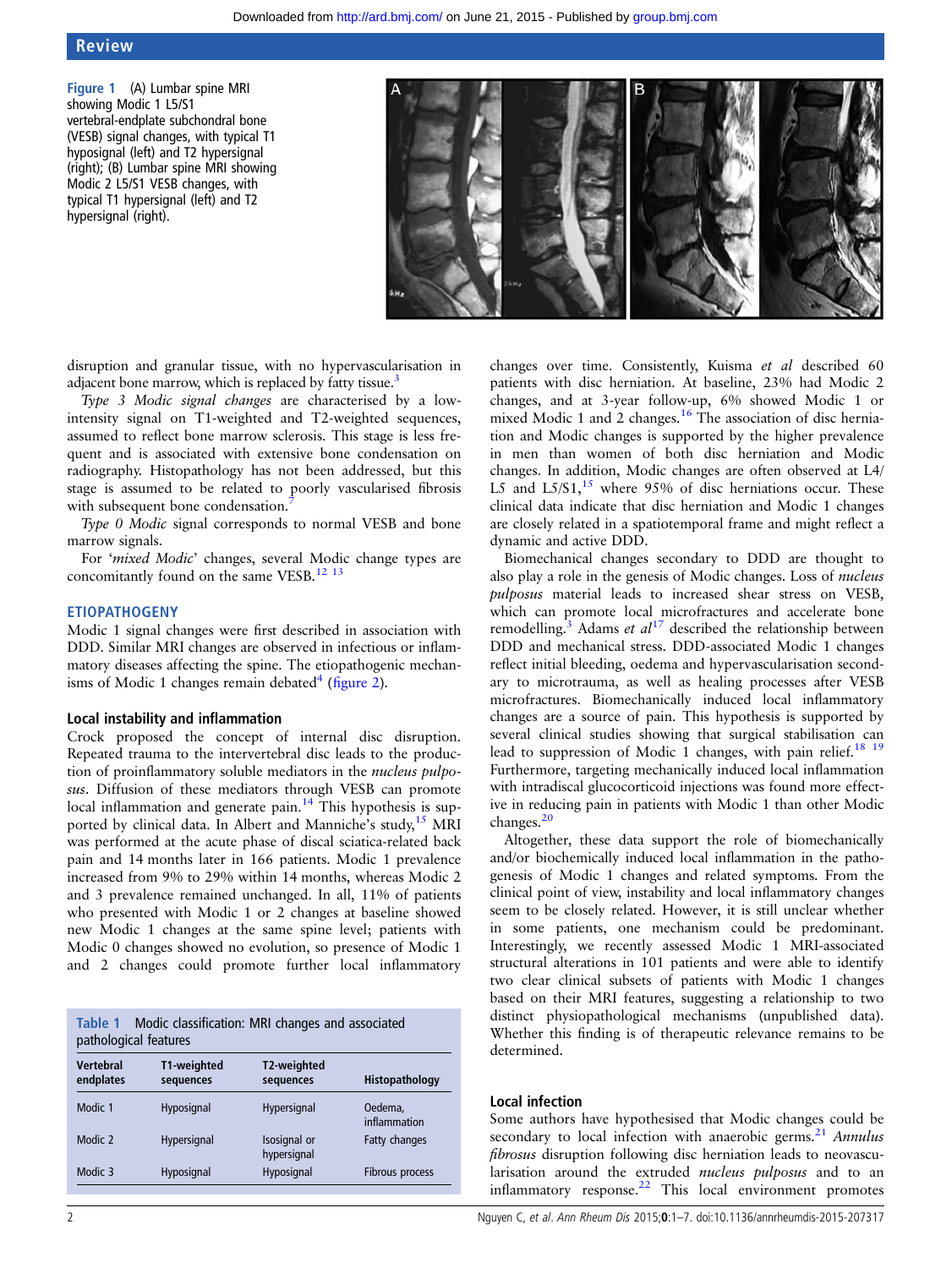| Author                            | <b>Population</b>      | No. | Modic (%) | <b>Modic 1 (%)</b> | Modic $2$ $\frac{9}{6}$ | Modic $3$ (%) |
|-----------------------------------|------------------------|-----|-----------|--------------------|-------------------------|---------------|
| Takatalo et al <sup>34</sup>      | 21-year-old, general   | 558 | 1.4       |                    |                         |               |
| Kjaer et al <sup>36</sup>         | 40-year-old, general   | 412 | 22        | 15                 |                         |               |
| Weishaupt et al <sup>30</sup>     | Asymptomatic           | 60  | 13        |                    | 10                      |               |
| Albert and Manniche <sup>15</sup> | <b>Sciatica</b>        | 181 | 25        | 9                  | 14                      |               |
| Albert and Manniche <sup>15</sup> | 14-month sciatica      | 166 | 49        | 29                 | 13                      |               |
| Kuisma et al <sup>16</sup>        | Radiculalgia           | 60  | 23        |                    | 21                      |               |
| Kuisma et al <sup>16</sup>        | 3-year radiculalgia    | 60  | 28        | 8                  | 20                      |               |
| Mitra et $al41$                   | LBP or sciatica        | 670 |           | 18                 |                         |               |
| Modic et $al^3$                   | LBP and/or sciatica    | 474 | 20        | 4                  | 16                      |               |
| Toyone et al <sup>37</sup>        | <b>cLBP</b>            | 500 | 19        |                    |                         |               |
| Weishaupt et al <sup>58</sup>     | LBP                    | 50  | 22        | 14                 | 9                       |               |
| Braithwaite et al <sup>12</sup>   | Before arthrodesis     | 58  | 48        |                    |                         |               |
| Karchevsky et al <sup>59</sup>    | <b>Consecutive MRI</b> | 100 | 58        | 24                 | 33                      |               |

<span id="page-2-0"></span>

anaerobic germ growth and chronic infection. Development of new Modic changes in adjacent vertebra was found more associated with positive than negative anaerobic culture from surgically harvested disc-herniation tissue (80% vs 44% of patients).[23](#page-5-0) However, the diagnosis remains challenging in the absence of symptoms of systemic infection, specific infectious spondylodiscitis features seen on MRI or easy bacterial documentation.

In a prospective study of 71 patients with Modic 1 changes followed up every 3 months for 2 years, Ohtori et al reported symptom worsening and MRI changes consistent with infectious spondylitis in 4 patients. Bacterial infection was confirmed in three of four patients, two with a history of diabetes. $24$  In two open-label studies, patients with active discopathy-associated NS cLBP treated with antibiotics showed MRI  $(n=5)^{25}$  or clinical  $(n=32)^{26}$  improvement. However, another study failed to confirm the link between infection by anaerobic germs and active discopathy. Vertebral biopsies performed in aseptic conditions in 24 consecutive patients with Modic 1 changes did not detect anaerobic germs in any case but, rather, *Staphylococcus* epidermidis and coagulase-negative staphylococci in 2 different cases. Treatment with antibiotics did not alleviate symptoms.<sup>27</sup> Recently, Albert et al reported the efficacy after 1 year of treatment with antibiotics (namely, amoxicillin/clavulanic acid 500 mg/125 mg, 3 times a day, for 100 days) for active



Figure 2 Modic signal changes detected by MRI are associated with vertebral-endplate subchondral bone changes including increased vascularisation and production of soluble inflammatory mediators such as prostaglandin E2 (PGE2), nitric oxide (NO), interleukin 6 (IL-6) and tumour necrosis factor  $\alpha$  (TNF- $\alpha$ ). Several mechanisms hypothesised to underlie these changes include vertebral instability, local and systemic inflammation, local infection and predisposing genetics.

discopathy in a randomised controlled trial. These results support the pathogenic role of local infection in some subsets of Modic changes.<sup>[21](#page-5-0)</sup> However, we do not believe that active discopathies are related to low-grade bacterial infection, and future studies should determine diagnosis criteria of infection-related Modic 1 changes. The place of antibiotics in the management of active-discopathy-associated cLBP should also be better defined. In the cases of very erosive discopathies after surgery and evolution longer than expected despite conventional treatment, long-term treatment with antibiotics could be considered.

#### **Genetics**

Studies of homozygote twins have shown a weak association of environmental factors and DDD and have suggested some role of genetics.<sup>[16 28](#page-5-0)</sup> A twin study aimed at specifically addressing heritability of Modic changes using variance component analysis showed a prevalence of heritability of  $30\%$  (16%–43%).<sup>[29](#page-5-0)</sup> Abnormalities in content of type IX collagen<sup>15 30</sup> and aggrecan genes<sup>[31](#page-5-0)</sup> have been reported. Two recent studies addressed genetic factors associated with active discopathy. In total, 13 variations in 8 genes—collagen 9A2 (COL-9A2), COL-9A3, COL-11A2, interleukin 1A (IL-1A), IL-1B, IL-6, matrix metalloproteinase 3 (MMP-3) and vitamin D receptor (VDR)—were genotyped in a cohort of 228 individuals from North Finland, 128 with Modic changes (15% Modic 1, 32% Modic 2 and 10% mixed). IL-1A and MMP-3 polymorphisms were significantly associated with Modic 2 signals (OR 3.2, 95% CI 1.2 to 8.5; p=0.038) as were IL-1 with MMP-3 polymorphisms (OR 8.1, 1.7 to 38.4;  $p=0.008$ .<sup>[32](#page-5-0)</sup> These results for IL-1A were further replicated in a cohort of 108 patients from South Finland.<sup>[33](#page-5-0)</sup>

#### **PREVALENCE**

According to the type of population studied, the prevalence of Modic signal changes varies from 1.4% to 58% ([table 1\)](#page-1-0). In a cross-sectional study of 558 subjects from the general population, with mean age 21.2 years, the prevalence of lumbar Modic changes was 1.4%. Modic 1 changes were more frequent than Modic 2 changes. These MRI changes were more often located in L4/L5 and L5/S1 and adjacent to grade four DDD.<sup>[34](#page-5-0)</sup> A literature review by Jensen et  $al^{35}$  $al^{35}$  $al^{35}$  suggested that Modic changes could be positively associated with age and negatively with the quality of the studies.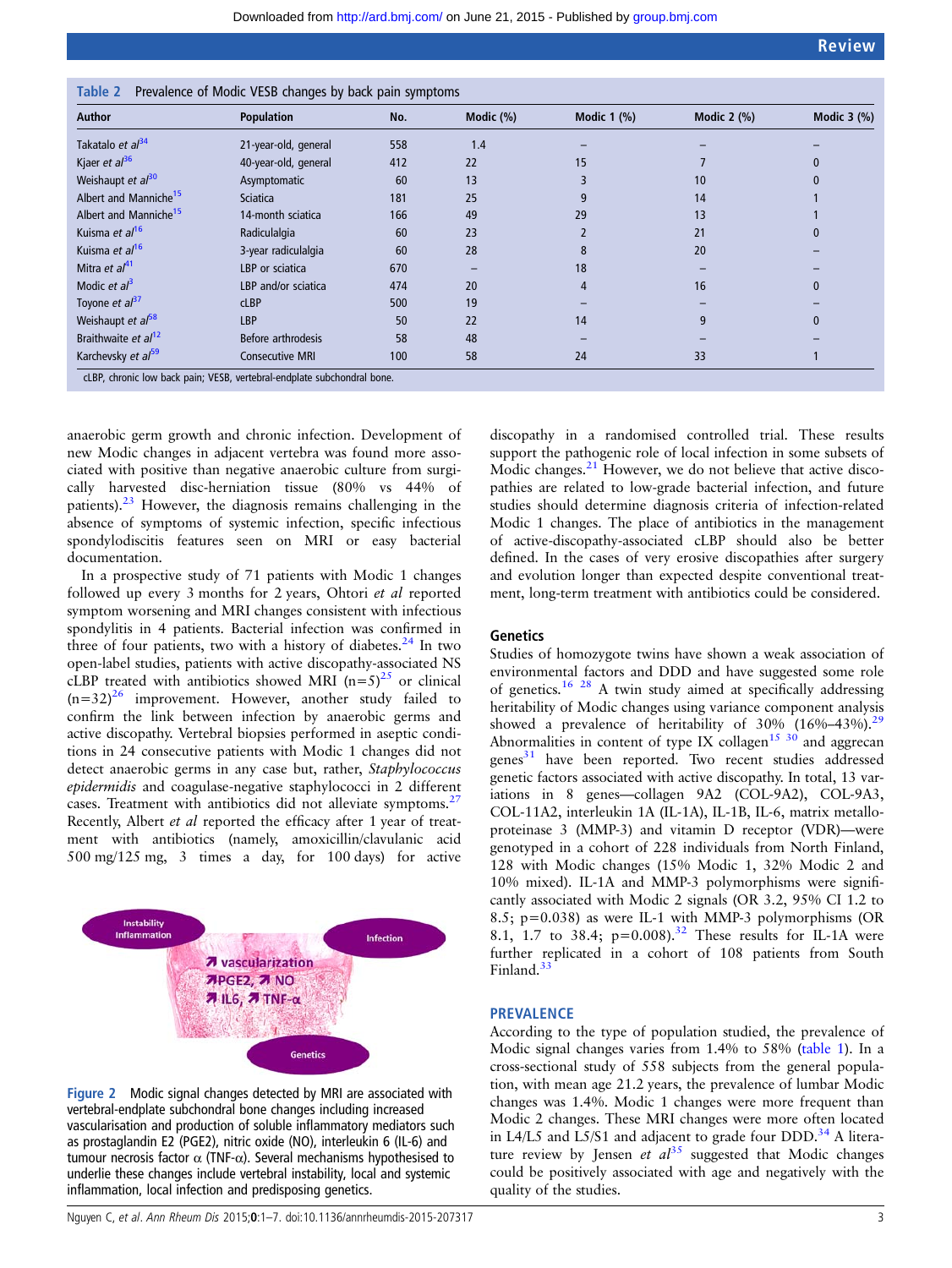#### A CLINICAL AND BIOLOGICAL SYNDROME

Modic classification is based on MRI findings, but further studies have strongly suggested that these MRI changes may be a biomarker because they are associated with a specific clinical and biological phenotype including inflammatory-like NS cLBP and local and systemic inflammation.

#### Low back pain

NS cLBP is a heterogeneous nosological group. Similar symptoms can be related to various non-specific structural changes and influenced by social and psychological factors. Identifying a causative structural lesion is difficult. On MRI, which is a more sensitive technique than radiography to detect bone changes, VESB abnormalities have been further identified as specifically associated with some NS cLBP subsets.

Modic signal changes are frequent in NS cLBP (18%–58% of patients). In an asymptomatic population, the prevalence of changes is lower, ranging from  $12\%$  to  $13\%$ .<sup>4</sup> In a cohort of 412 subjects from the general population, with mean age 40 years, NS cLBP was associated with Modic changes; NS cLBP prevalence during the previous year was 88% in subjects with Modic changes as compared with 12% in subjects without such changes. $36$  For 166 patients (92% with disc herniation) who underwent lumbar MRI at baseline and at 14-month follow-up, 60% with Modic changes had NS cLBP; only 20% without Modic changes had cLBP (OR 6.1; 95% CI 2.9 to 13.1; p<0.0001). The prevalence of Modic changes increased over time, from 25% at baseline to 49% at 14-month follow-up. Furthermore, cLBP was more frequent with Modic 1 changes than with Modic 2 changes. This difference was also observed by Toyone and Kjaer et  $al$ ,<sup>[36 37](#page-5-0)</sup> which suggests that Modic 1, rather than 2, changes are specifically associated with cLBP. In a review of the literature, Jensen et al reported a 43% prevalence of Modic changes in patients with NS cLBP and/or sciatica versus 6% in an asymptomatic population. In 7 of the 10 studies, these changes were positively associated with NS cLBP (OR from 2.0 to 19.9).<sup>[35](#page-5-0)</sup> Modic 1 changes persisting over time were associated with poor clinical outcome in a prospective cohort of patients with LBP followed up for 14 months.<sup>3</sup>

Several physiopathological hypotheses have been discussed to explain the relationship between Modic 1 signal changes and pain. Modic 1 changes could reflect early stage DDD associated with a more active and inflammatory local process leading to pain, thus sustaining the concept of active discopathy. In a study of 58 patients with cLBP associated with disc herniation, Braithwaite et  $al^{12}$  $al^{12}$  $al^{12}$  found that Modic signal changes could predict pain during discography with a specificity of 97%. For 2457 intervertebral discs, Thompson et  $al^{39}$  $al^{39}$  $al^{39}$  confirmed that Modic 1 changes were highly predictive of pain during discography (positive predictive value 0.81; 95% CI 0.74 to 0.87) as compared with Modic 2 or 3 changes. Pain symptoms may be related to increased levels of proinflammatory cytokines such as TNF- $\alpha$  and the number of nerve fibres expressing protein gene product 9.5 in VESB of patients with Modic changes.<sup>[8](#page-5-0)</sup>

#### Systemic inflammation

Active discopathy often presents as acute changes in NS cLBP symptoms.<sup>[6](#page-5-0)</sup> Among 36 patients with NS cLBP (12 with Modic 1, 12 with Modic 2 and 12 with Modic 0 changes), Modic 1 changes were associated with more intense pain at night and morning and longer morning stiffness. Non-steroidal antiinflammatory drugs were effective in this subset of NS cLBP. These inflammatory features were not observed in patients with

Modic 2 or 0 changes. Active discopathy was significantly associated with increased highly sensitive C-reactive protein level  $(4.64 \pm 3.09, 1.33 \pm 0.77, 1.33 \pm 1.30 \text{ mg/L} \text{ for } \text{Mode } 1, 0$ and 2 changes, respectively; p=0.002 between Modic 1 and non-Modic 1 groups), which suggests the presence of low-grade systemic inflammation.<sup>5</sup>

Differential diagnosis with other aetiologies of inflammatory cLBP can be challenging. However, when addressing criteria sets for inflammatory back pain classification, namely Calin, Berlin and Assessment of SpondyloArthritis international Society criteria, the criteria for SpA (Amor criteria) and ankylosing spondylitis (AS) (New York criteria), no difference was found between patients with Modic 1 (n=15) and non-Modic 1 changes  $(n=25)$ .

# EVOLUTION

#### Natural history

The three types of Modic changes could evolve over time, over a mean period of  $1-3$  years,  $3\frac{40-41}{4}$  which suggests that they may be successive stages of the same dynamic process. Modic 2 and 3 signal changes correspond to clinical and biological healing stages, associated with decreased inflammation-related symptoms. In support of this hypothesis, while comparing 13 pure Modic 1 signals to 49 mixed Modic 1–2 signals, Kaapa et  $al^{42}$  $al^{42}$  $al^{42}$ found higher pain scores among patients with Modic 1 than other changes. Using consecutive MRI images, Hutton et  $al^{43}$  $al^{43}$  $al^{43}$ assessed 36 VESB with Modic 1 changes over time and found that Modic changes could completely reverse in some cases. In another subgroup of 44 patients with Modic 1 changes among 670 patients with LBP and/or sciatica who received conservative treatment, 37% showed conversion of Modic 1 to complete Modic 2 changes and 15% to partial Modic 2 changes; 40% showed an extension of Modic 1 changes, and for 8%, signals remained unchanged. In patients who reported improved pain, the Modic 1 signal was more often replaced with a Modic 2 signal. Conversely, among patients who reported worsening pain, Modic 1 extension was frequently reported.<sup>41</sup>

Modic et al also assessed the evolution of Modic signal changes in 16 patients with LBP without sciatica over 12–36 months. In 5 of 6 cases, the Modic 1 signals converted to Modic 2 signals, at least in part, whereas 10 patients with Modic 2 signals showed no changes over time.<sup>3</sup> Jensen et al studied 344 patients who had an MRI at 40 years of age and a second one 4 years later. They found an increase from 6% to 9% in prevalence of Modic changes. The more MRI changes were extended at baseline, being more likely to expand during follow-up, while the less extended changes disappeared.<sup>[44](#page-5-0)</sup> When focusing on Modic 1 changes, 214 were detected at baseline. Over the 4-year period of follow-up, 46%, 37%, 7%, 1% and 9% of the Modic 1 changes remained stable or converted to Modic  $0, 2, 3$  or mixed signal, respectively.<sup>[44](#page-5-0)</sup> On multivariate analysis, predictors of incident Modic changes were DDD, disc bulging and disc herniation.<sup>45</sup> In a 3-year follow-up of 60 unoperated patients with sciatica, Kuisma et al detected at baseline seven mixed Modic 1/2. At 3 years, two out of seven converted to Modic 2, five remained stable, and none converted to Modic 0. Unfortunately, in this study, no pure Modic 1 changes were included at baseline.<sup>[16](#page-5-0)</sup>

Altogether, these clinical data suggest that the dynamic process is not exactly linear over time, as different stages of Modic changes can coexist or revert. In addition, there is no clear explanation for Modic 1 changes to remain stable in some patients. One could assume that the cause of Modic changes might persist, either instability-induced local inflammation or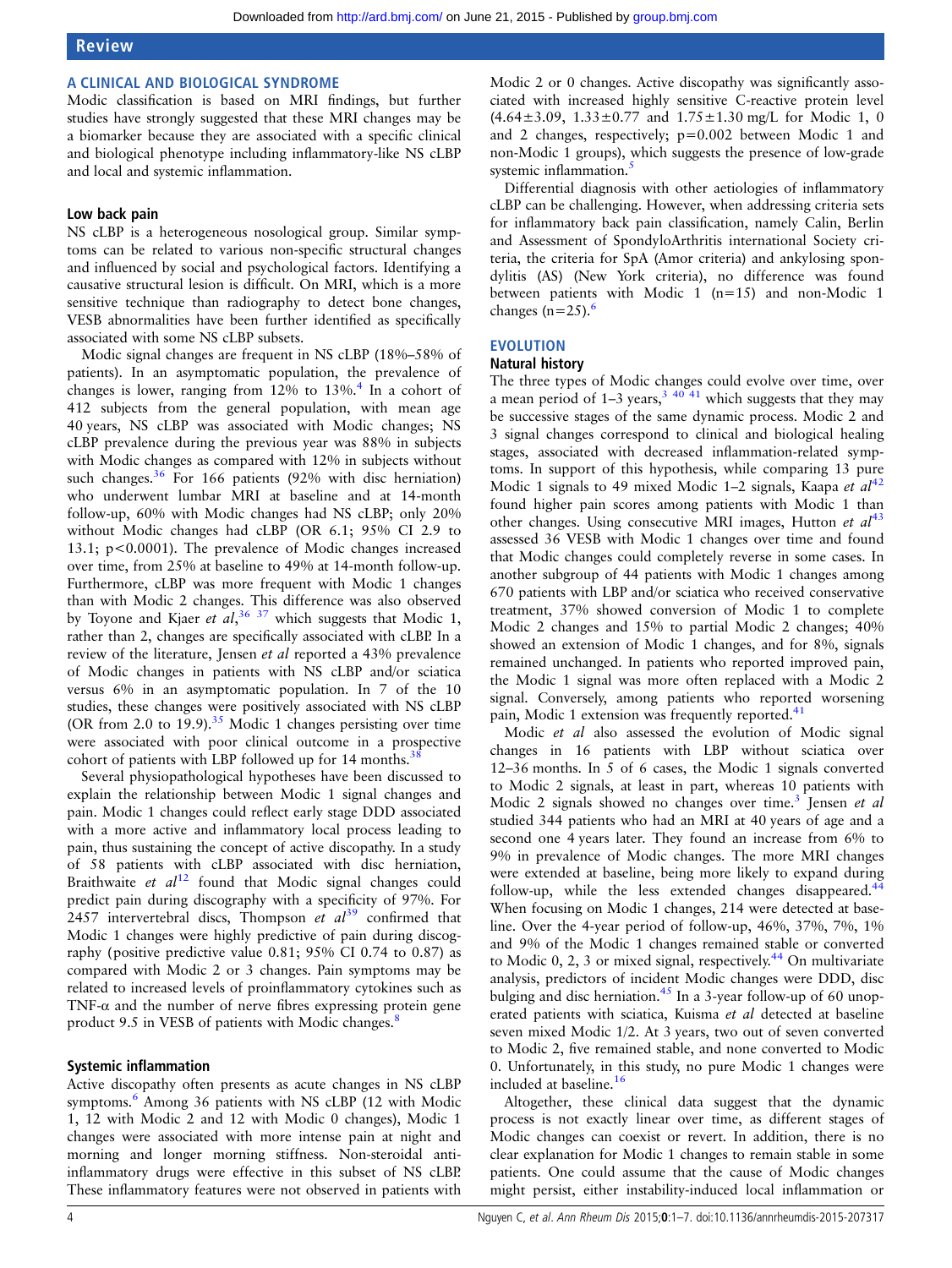<span id="page-4-0"></span>local infection. One can also hypothesise that under yet unclear circumstances, some Modic lesions could become irreversible. However, experimental models of Modic changes are lacking to clearly assess how these stages do transit from one to the next and what the underlying biomechanical and biochemical mechanisms are.

#### History with treatment

The natural history of Modic signal changes and associated clinical features suggests that treatments able to accelerate the course of changes to less inflammatory stages of the disease, such as Modic 0 or Modic 2 changes, could be of therapeutic interest.

Few open-label studies assessed surgery. Modic 1 changes were assessed in 17 patients with NS cLBP after posterior instrumented fusion surgery. At 6 months, all patients showed a switch from Modic 1 to non-Modic 1 changes, along with clinical improvement, which was maintained at 1-year follow-up.<sup>19</sup> Consistently, Modic changes predicted good response to surgical stabilisation in 60 cases of NS cLBP (instrumented segmental fusion (n=22) or posterolateral fusion (n=38)), and Modic 1 changes at baseline were associated with better clinical outcome after 14 months[.19](#page-5-0) In another cohort of 21 patients with Modic 1-associated LBP, Ohtori et  $al^{46}$  $al^{46}$  $al^{46}$  observed a conversion to Modic 0 changes in two patients and to Modic 2 changes in nine patients at 24 months after surgery. Lang et al evaluated lumbar fusion in 33 patients who had undergone arthrodesis. The 19 patients with solid fusion showed Modic 2 changes, whereas the 10 patients having non-union showed inflammatory Modic 1 changes.<sup>47</sup> Chataigner et al studied 56 patients who underwent anterior procedures with bone grafting for cLBP. A close relationship was observed between preoperative MRI Modic Type 1 changes and the result of surgery as best surgical outcomes were observed in Modic 1 changes.[48](#page-6-0) These findings were consistent with Esposito results that patients with Modic 1 cLBP improved better than others after lumbar surgery.<sup>[18](#page-5-0)</sup> In another surgical study, the presence of Modic changes did not have any significant influence on the overall outcome of disc replacement compared with patients without Modic changes[.49](#page-6-0) To date, there are no published studies of the natural history versus surgical treatment. In addition, correlation of the vertebral subchondral changes after surgery and surgical outcomes are conflicting. Indeed, Ohtori et al did not find a relationship between LBP score and the type of Modic signal change before and after surgery. They included lumbar spinal canal stenosis in patients and hypothesised that the symptoms could have originated from other anatomical structures.<sup>[46](#page-6-0)</sup>

Non-operative local treatments targeting inflammation, such as intradiscal corticosteroid injections, were assessed in openlabel studies. Among 74 patients with cLBP, Fayad et  $al^{20}$  $al^{20}$  $al^{20}$ reported better clinical response, based on pain score, in patients with Modic 1 than Modic 2 changes. Consistently, for 171 patients with LBP, clinical response was longer in patients with Modic changes than in those without.<sup>[50](#page-6-0)</sup> A retrospective study comparing the efficacy of intradiscal methylprednisolone found greater self-assessed improvement in LBP in 67 patients with Modic 1 changes than in 30 patients without Modic 1 changes at 24 h after injection.<sup>[51](#page-6-0)</sup> We are currently assessing efficacy and tolerance of intradiscal corticosteroid injections in disabling Modic 1-associated cLBP in a double-blind, randomised, controlled study (TRIAL REGISTRATION: ClinicalTrials.gov identifier: NCT00804531).

Other authors suggest that targeting subchondral bone using intravenous bisphosphonates, as active Modic 1-associated bone

marrow lesions are observed, could be of clinical interest. Results of an open study seem to be encouraging<sup>52</sup>; a randomised controlled trial of 5 mg zoledronic acid found a significant improvement in LBP at 1 month,  $53$  and a randomised controlled trial of 90 mg pamidronate, for 2 days consecutively, is ongoing.<sup>54</sup> Other therapeutic options targeting bone marrow oedema such as surgical decompression or the prostaglandin analogue iloprost have not been assessed yet.

Only two studies assessed the relationship between exercise therapy and Modic change-related LBP symptoms. In a prospective study of the effect of exercise therapy in patients with NS cLBP, Kleinstück et  $a^{55}$  $a^{55}$  $a^{55}$  found that the presence of Modic changes did not significantly influence clinical outcomes such as pain and disability immediately after end of treatment and at 3 and 12 months. In a randomised controlled trial comparing rest versus exercise in 87 patients with cLBP and Modic changes, Jensen *et al*<sup>[56](#page-6-0)</sup> found no differences between the two strategies at 10 and 52 weeks, for all the outcomes assessed. Whether patients with Modic 1 cLBP could benefit from intensive rehabilitation programme versus natural history remains to be investigated.

Finally, in a systematic literature review aiming to investigate if the presence of Modic changes at baseline was associated with a better outcome depending on the treatment provided for cLBP, Jensen et al raised some concerns about the heterogeneity and quality of available studies. They did not yet allow clear conclusions to be drawn whether Modic changes were of clinical rele-vance to guide targeted treatment in patients with cLBP.<sup>[57](#page-6-0)</sup>

#### **CONCLUSION**

Modic changes were first described on MRI and pathological examination. Further clinical studies showed that they were associated with specific and biological features, which allowed for defining a particular subset of patients with NS cLBP presenting with active DDD. Accurate phenotyping of cLBP patients has allowed for specifically relating a structural lesion to symptoms in cLBP patients. Active discopathy, defined as the specific combination of MRI, clinical and biological features, could be used as a phenotypical biomarker of a particular subset of cLBP. Being able to identify this subset in daily practice is of clinical relevance,

#### Box 1 Research agenda

- $\triangleright$  To define subsets of patients with active discopathy chronic low back pain (cLBP) according to the predominant physiopathological mechanism (instability vs inflammation vs infection) and to identify clear classification criteria.
- $\triangleright$  To determine the natural clinical and structural history of active discopathy and to identify baseline clinical and MRI determinants.
- ▸ To assess the efficacy and tolerance of targeted therapeutic strategies in larger randomised controlled trials of operative treatments (eg, stabilisation surgery) and non-operative treatments (eg, corticosteroids injections, physical therapy and other treatments), including a natural history control group, and selecting Modic 1-associated cLBP patients based on accurate phenotyping.
- ▶ To develop experimental models of degenerative disc disease and Modic changes in order to decipher underlying molecular mechanisms of structural and clinical features.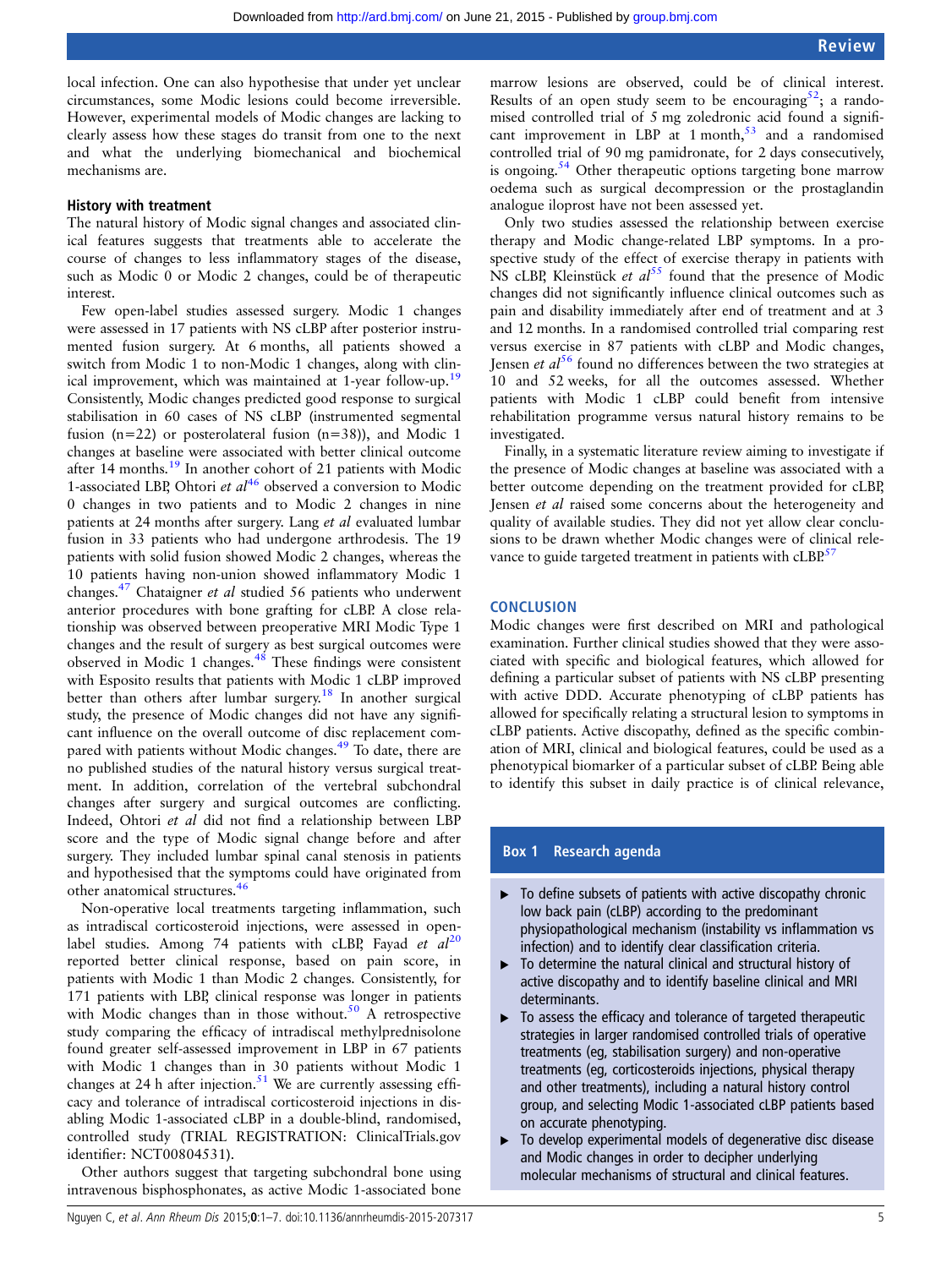# <span id="page-5-0"></span>Review

because targeted treatments could be effective. Current available therapies target processes that are thought to be involved in the pathogeny of active discopathy and its related symptoms, such as 1/instability, 2/inflammation, 3/infection, 4/bone marrow lesions. However, studies addressing finely tailored therapeutic strategies for active discopathy-associated cLBP are still lacking, and available studies are heterogeneous and show conflicting results and only a little long-term difference in outcomes. We believe that future trials should enrol better phenotyped patients, as Modic 1 subsets may exist (instability-induced inflammation vs infectious), and include a control (natural history) as well as medical therapy (intensive rehabilitation, spine corticosteroids injections) and surgery [\(box 1\)](#page-4-0).

Contributors All authors vouch for the completeness and accuracy of the review. The three authors gave substantial contributions to the conception, the design of the work, the acquisition, analysis and interpretation of data. They drafted the work and revised it critically for important intellectual content. They approved the final version submitted. They agree to be accountable for all aspects of the work in ensuring that questions related to the accuracy or integrity of any part of the work are appropriately investigated and resolved.

Competing interests None declared.

Provenance and peer review Not commissioned; externally peer reviewed.

#### **REFERENCES**

- 1 Vos T, Flaxman AD, Naghavi M, et al. Years lived with disability (YLDs) for 1160 sequelae of 289 diseases and injuries 1990–2010: a systematic analysis for the Global Burden of Disease Study 2010. [Lancet](http://dx.doi.org/10.1016/S0140-6736(12)61729-2) 2012;380:2163–96.
- 2 de Roos A, Kressel H, Spritzer C, et al. MR imaging of marrow changes adjacent to end plates in degenerative lumbar disk disease. [AJR Am J Roentgenol](http://dx.doi.org/10.2214/ajr.149.3.531) 1987;149:531–4.
- 3 Modic MT, Steinberg PM, Ross JS, et al. Degenerative disk disease: assessment of changes in vertebral body marrow with MR imaging. [Radiology](http://dx.doi.org/10.1148/radiology.166.1.3336678) 1988;166(1 Pt 1):193–9.
- 4 Albert HB, Kjaer P, Jensen TS, et al. Modic changes, possible causes and relation to low back pain. [Med Hypotheses](http://dx.doi.org/10.1016/j.mehy.2007.05.014) 2008;70:361–8.
- 5 Rannou F, Ouanes W, Boutron I, et al. High-sensitivity C-reactive protein in chronic low back pain with vertebral end-plate Modic signal changes. [Arthritis Rheum](http://dx.doi.org/10.1002/art.22985) 2007;57:1311–15.
- 6 Nguyen C, Bendeddouche I, Sanchez K, et al. Assessment of ankylosing spondylitis criteria in patients with chronic low back pain and vertebral endplate Modic I signal changes. *[J Rheumatol](http://dx.doi.org/10.3899/jrheum.100165)* 2010;37:2334-9.
- 7 Modic MT, Masaryk TJ, Ross JS, et al. Imaging of degenerative disk disease. [Radiology](http://dx.doi.org/10.1148/radiology.168.1.3289089) 1988;168:177–86.
- 8 Ohtori S, Inoue G, Ito T, et al. Tumor necrosis factor-immunoreactive cells and PGP 9.5-immunoreactive nerve fibers in vertebral endplates of patients with discogenic low back pain and Modic Type 1 or Type 2 changes on MRI. [Spine \(Phila Pa 1976\)](http://dx.doi.org/10.1097/01.brs.0000215027.87102.7c) 2006;31:1026–31.
- 9 Xiong C, Huang B, Cun Y, et al. Migration inhibitory factor enhances inflammation via CD74 in cartilage end plates with Modic type 1 changes on MRI. [Clin Orthop](http://dx.doi.org/10.1007/s11999-014-3508-y) [Relat Res](http://dx.doi.org/10.1007/s11999-014-3508-y) 2014;472:1943–54.
- 10 Wang F, Jiang JM, Deng CH, et al. Expression of Fas receptor and apoptosis in vertebral endplates with degenerative disc diseases categorized as Modic type I or II. [Injury](http://dx.doi.org/10.1016/j.injury.2011.01.034) 2011;42:790–5.
- 11 Chen S, Huang Y, Zhou ZJ, et al. Upregulation of tumor necrosis factor alpha and ADAMTS-5, but not ADAMTS-4, in human intervertebral cartilage endplate with Modic changes. [Spine \(Phila Pa 1976\)](http://dx.doi.org/10.1097/BRS.0000000000000362) 2014;39:E817–25.
- 12 Braithwaite I, White J, Saifuddin A, et al. Vertebral end-plate (Modic) changes on lumbar spine MRI: correlation with pain reproduction at lumbar discography. [Eur Spine J](http://dx.doi.org/10.1007/s005860050091) 1998;7:363–8.
- 13 Fayad F, Lefèvre-Colau MM, Drape JL, et al. Reliability of a modified Modic classification of bone marrow changes in lumbar spine MRI. [Joint Bone Spine](http://dx.doi.org/10.1016/j.jbspin.2008.09.012) 2009;76:286–9.
- 14 Crock HV. Internal disc disruption. A challenge to disc prolapse fifty years on. [Spine](http://dx.doi.org/10.1097/00007632-198607000-00028) [\(Phila Pa 1976\)](http://dx.doi.org/10.1097/00007632-198607000-00028) 1986;11:650–3.
- 15 Albert HB, Manniche C. Modic changes following lumbar disc herniation. [Eur](http://dx.doi.org/10.1007/s00586-007-0336-8) [Spine J](http://dx.doi.org/10.1007/s00586-007-0336-8) 2007;16:977–82.
- 16 Kuisma M, Karppinen J, Niinimaki J, et al. A three-year follow-up of lumbar spine endplate (Modic) changes. [Spine \(Phila Pa 1976\)](http://dx.doi.org/10.1097/01.brs.0000224167.18483.14) 2006;31:1714-18.
- 17 Adams MA, Freeman BJ, Morrison HP, et al. Mechanical initiation of intervertebral disc degeneration. [Spine \(Phila Pa 1976\)](http://dx.doi.org/10.1097/00007632-200007010-00005) 2000;25:1625–36.
- 18 Esposito P, Pinheiro-Franco JL, Froelich S, et al. Predictive value of MRI vertebral end-plate signal changes (Modic) on outcome of surgically treated degenerative disc

disease. Results of a cohort study including 60 patients. [Neurochirurgie](http://dx.doi.org/10.1016/S0028-3770(06)71225-5) 2006;52:315–22.

- 19 Vital JM, Gille O, Pointillart V, et al. Course of Modic 1 six months after lumbar posterior osteosynthesis. Spine (Phila Pa 1976) 2003;28:715–20; discussion 21.
- Fayad F, Lefèvre-Colau MM, Rannou F, et al. Relation of inflammatory modic changes to intradiscal steroid injection outcome in chronic low back pain. [Eur Spine](http://dx.doi.org/10.1007/s00586-006-0301-y) [J](http://dx.doi.org/10.1007/s00586-006-0301-y) 2007;16:925–31.
- 21 Albert HB, Sorensen JS, Christensen BS, et al. Antibiotic treatment in patients with chronic low back pain and vertebral bone edema (Modic type 1 changes): a double-blind randomized clinical controlled trial of efficacy. [Eur Spine J](http://dx.doi.org/10.1007/s00586-013-2675-y) 2013;22:697–707.
- 22 Gronblad M, Virri J, Tolonen J, et al. A controlled immunohistochemical study of inflammatory cells in disc herniation tissue. [Spine \(Phila Pa 1976\)](http://dx.doi.org/10.1097/00007632-199412150-00002) 1994;19:2744–51.
- Albert HB, Lambert P, Rollason J, et al. Does nuclear tissue infected with bacteria following disc herniations lead to Modic changes in the adjacent vertebrae? [Eur](http://dx.doi.org/10.1007/s00586-013-2674-z) [Spine J](http://dx.doi.org/10.1007/s00586-013-2674-z) 2013:22:690-6.
- 24 Ohtori S, Koshi T, Yamashita M, et al. Existence of pyogenic spondylitis in Modic type 1 change without other signs of infection: 2-year follow-up. [Eur Spine J](http://dx.doi.org/10.1007/s00586-010-1358-1) 2010;19:1200–5.
- 25 Modic MT, Pavlicek W, Weinstein MA, et al. Magnetic resonance imaging of intervertebral disk disease. Clinical and pulse sequence considerations. [Radiology](http://dx.doi.org/10.1148/radiology.152.1.6729099) 1984;152:103–11.
- 26 Albert HB, Manniche C, Sorensen JS, et al. Antibiotic treatment in patients with low-back pain associated with Modic changes Type 1 (bone oedema): a pilot study. [Br J Sports Med](http://dx.doi.org/10.1136/bjsm.2008.050369) 2008;42:969–73.
- 27 Wedderkopp N, Thomsen K, Manniche C, et al. No evidence for presence of bacteria in Modic type I changes. [Acta Radiol](http://dx.doi.org/10.1080/02841850802524485) 2009;50:65–70.
- 28 Kuisma M, Karppinen J, Niinimaki J, et al. Modic changes in endplates of lumbar vertebral bodies: prevalence and association with low back and sciatic pain among middle-aged male workers. [Spine \(Phila Pa 1976\)](http://dx.doi.org/10.1097/01.brs.0000261561.12944.ff) 2007;32:1116–22.
- 29 Maatta JH, Kraatari M, Wolber L, et al. Vertebral endplate change as a feature of intervertebral disc degeneration: a heritability study. *Eur Spine J* 2014:23:1856–62.
- 30 Weishaupt D, Zanetti M, Hodler J, et al. MR imaging of the lumbar spine: prevalence of intervertebral disk extrusion and sequestration, nerve root compression, end plate abnormalities, and osteoarthritis of the facet joints in asymptomatic volunteers. [Radiology](http://dx.doi.org/10.1148/radiology.209.3.9844656) 1998;209:661-6.
- 31 Kjaer P, Korsholm L, Bendix T, et al. Modic changes and their associations with clinical findings. [Eur Spine J](http://dx.doi.org/10.1007/s00586-006-0185-x) 2006;15:1312-19.
- 32 Karppinen J, Daavittila I, Solovieva S, et al. Genetic factors are associated with Modic changes in endplates of lumbar vertebral bodies. [Spine \(Phila Pa 1976\)](http://dx.doi.org/10.1097/BRS.0b013e318170fd0e) 2008;33:1236–41.
- 33 Karppinen J, Solovieva S, Luoma K, et al. Modic changes and interleukin 1 gene locus polymorphisms in occupational cohort of middle-aged men. [Eur Spine J](http://dx.doi.org/10.1007/s00586-009-1139-x) 2009;18:1963–70.
- 34 Takatalo J, Karppinen J, Niinimaki J, et al. Prevalence of degenerative imaging findings in lumbar magnetic resonance imaging among young adults. [Spine \(Phila](http://dx.doi.org/10.1097/BRS.0b013e3181ac5fec) [Pa 1976\)](http://dx.doi.org/10.1097/BRS.0b013e3181ac5fec) 2009:34:1716-21.
- 35 Jensen TS, Karppinen J, Sorensen JS, et al. Vertebral endplate signal changes (Modic change): a systematic literature review of prevalence and association with non-specific low back pain. Eur [Spine J](http://dx.doi.org/10.1007/s00586-008-0770-2) 2008;17:1407-22.
- 36 Kjaer P, Leboeuf-Yde C, Korsholm L, et al. Magnetic resonance imaging and low back pain in adults: a diagnostic imaging study of 40-year-old men and women. [Spine \(Phila Pa 1976\)](http://dx.doi.org/10.1097/01.brs.0000162396.97739.76) 2005;30:1173-80.
- 37 Toyone T, Takahashi K, Kitahara H, et al. Vertebral bone-marrow changes in degenerative lumbar disc disease. An MRI study of 74 patients with low back pain. J Bone Joint Surg Br 1994;76:757–64.
- 38 Jensen RK, Leboeuf-Yde C, Wedderkopp N, et al. Is the development of Modic changes associated with clinical symptoms? A 14-month cohort study with MRI. [Eur Spine J](http://dx.doi.org/10.1007/s00586-012-2309-9) 2012;21:2271–9.
- 39 Thompson KJ, Dagher AP, Eckel TS, et al. Modic changes on MR images as studied with provocative diskography: clinical relevance--a retrospective study of 2457 disks. [Radiology](http://dx.doi.org/10.1148/radiol.2503080474) 2009;250:849–55.
- 40 Jarvik JG, Hollingworth W, Heagerty PJ, et al. Three-year incidence of low back pain in an initially asymptomatic cohort: clinical and imaging risk factors. [Spine \(Phila Pa](http://dx.doi.org/10.1097/01.brs.0000167536.60002.87) [1976\)](http://dx.doi.org/10.1097/01.brs.0000167536.60002.87) 2005;30:1541–8; discussion 9.
- 41 Mitra D, Cassar-Pullicino VN, McCall IW. Longitudinal study of vertebral type-1 end-plate changes on MR of the lumbar spine. [Eur Radiol](http://dx.doi.org/10.1007/s00330-004-2314-4) 2004;14:1574-81.
- 42 Kaapa E, Luoma K, Pitkaniemi J, et al. Correlation of size and type of Modic types 1 and 2 lesions with clinical symptoms: a descriptive study in a subgroup of patients with chronic low back pain on the basis of a university hospital patient sample. [Spine \(Phila Pa 1976\)](http://dx.doi.org/10.1097/BRS.0b013e3182188a90) 2012;37:134-9.
- 43 Hutton MJ, Bayer JH, Powell JM. Modic vertebral body changes: the natural history as assessed by consecutive magnetic resonance imaging. [Spine \(Phila Pa 1976\)](http://dx.doi.org/10.1097/BRS.0b013e31821604b6) 2011;36:2304–7.
- 44 Jensen TS, Bendix T, Sorensen JS, et al. Characteristics and natural course of vertebral endplate signal (Modic) changes in the Danish general population. **[BMC](http://dx.doi.org/10.1186/1471-2474-10-81)** [Musculoskelet Disord](http://dx.doi.org/10.1186/1471-2474-10-81) 2009;10:81.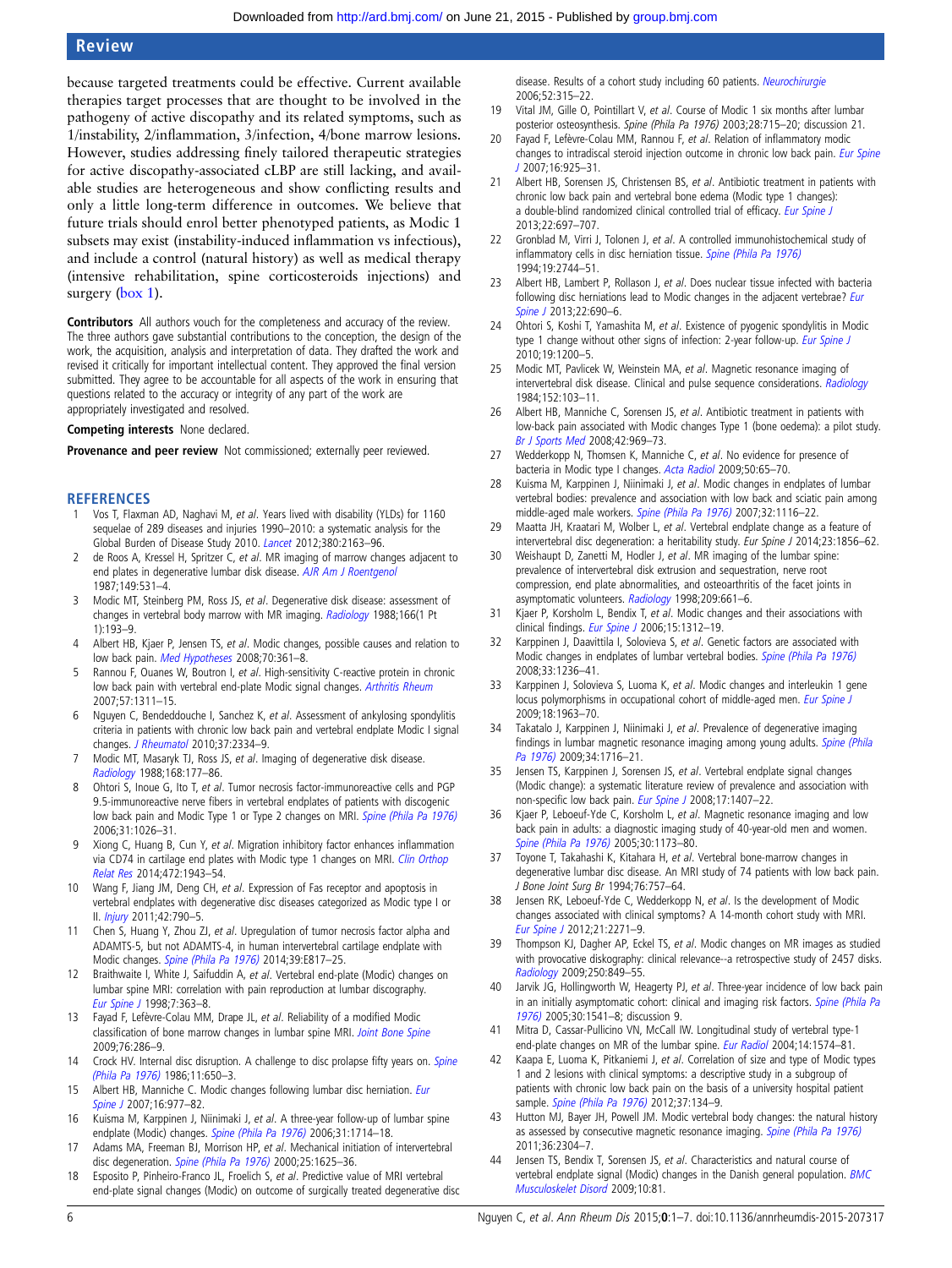- <span id="page-6-0"></span>45 Jensen TS, Kjaer P, Korsholm L, et al. Predictors of new vertebral endplate signal (Modic) changes in the general population. [Eur Spine J](http://dx.doi.org/10.1007/s00586-009-1184-5) 2010;19:129-35.
- 46 Ohtori S, Yamashita M, Yamauchi K, et al. Change in Modic Type 1 and 2 signals after posterolateral fusion surgery. [Spine \(Phila Pa 1976\)](http://dx.doi.org/10.1097/BRS.0b013e3181d254b4) 2010;35:1231-5.
- 47 Lang P, Chafetz N, Genant HK, et al. Lumbar spinal fusion. Assessment of functional stability with magnetic resonance imaging. [Spine \(Phila Pa 1976\)](http://dx.doi.org/10.1097/00007632-199006000-00028) 1990;15:581–8.
- 48 Chataigner H, Onimus M, Polette A. Surgery for degenerative lumbar disc disease. Should the black disc be grafted? Rev Chir Orthop Reparatrice Appar Mot 1998;84:583–9.
- 49 Siepe CJ, Mayer HM, Wiechert K, et al. Clinical results of total lumbar disc replacement with ProDisc II: three-year results for different indications. [Spine \(Phila](http://dx.doi.org/10.1097/01.brs.0000228780.06569.e8) [Pa 1976\)](http://dx.doi.org/10.1097/01.brs.0000228780.06569.e8) 2006;31:1923-32.
- 50 Buttermann GR. The effect of spinal steroid injections for degenerative disc disease. [Spine J](http://dx.doi.org/10.1016/j.spinee.2004.03.024) 2004;4:495-505.
- 51 Beaudreuil J, Dieudé P, Poiraudeau S, et al. Disabling chronic low back pain with Modic type 1 MRI signal: acute reduction in pain with intradiscal corticotherapy. [Ann Phys Rehabil Med](http://dx.doi.org/10.1016/j.rehab.2012.01.004) 2012;55:139–47.
- 52 Poujol D, Ristori JM, Dubost JJ, et al. Efficacy of pamidronate in erosive degenerative disk disease: a pilot study. [Joint Bone Spine](http://dx.doi.org/10.1016/j.jbspin.2007.04.007) 2007;74:663–4.
- 53 Koivisto K, Kyllonen E, Haapea M, et al. Efficacy of zoledronic acid for chronic low back pain associated with Modic changes in magnetic resonance imaging. [BMC](http://dx.doi.org/10.1186/1471-2474-15-64) [Musculoskelet Disord](http://dx.doi.org/10.1186/1471-2474-15-64) 2014;15:64.
- 54 Cecchetti S, Pereira B, Roche A, et al. Efficacy and safety of pamidronate in Modic type 1 changes: study protocol for a prospective randomized controlled clinical trial. [Trials](http://dx.doi.org/10.1186/1745-6215-15-117) 2014;15:117.
- 55 Kleinstuck F, Dvorak J, Mannion AF. Are "structural abnormalities" on magnetic resonance imaging a contraindication to the successful conservative treatment of chronic nonspecific low back pain? [Spine \(Phila Pa 1976\)](http://dx.doi.org/10.1097/01.brs.0000232802.95773.89) 2006;31:2250-7.
- 56 Jensen RK, Leboeuf-Yde C, Wedderkopp N, et al. Rest versus exercise as treatment for patients with low back pain and Modic changes. A randomized controlled clinical trial. **[BMC Med](http://dx.doi.org/10.1186/1741-7015-10-22) 2012**;10:22.
- 57 Jensen RK, Leboeuf-Yde C. Is the presence of Modic changes associated with the outcomes of different treatments? A systematic critical review. [BMC Musculoskelet](http://dx.doi.org/10.1186/1471-2474-12-183) [Disord](http://dx.doi.org/10.1186/1471-2474-12-183) 2011;12:183.
- 58 Weishaupt D, Zanetti M, Hodler J, et al. Painful lumbar disk derangement: relevance of endplate abnormalities at MR imaging. [Radiology](http://dx.doi.org/10.1148/radiology.218.2.r01fe15420) 2001;218:420-7.
- 59 Karchevsky M, Schweitzer ME, Carrino JA, et al. Reactive endplate marrow changes: a systematic morphologic and epidemiologic evaluation. [Skeletal Radiol](http://dx.doi.org/10.1007/s00256-004-0886-3) 2005;34:125–9.